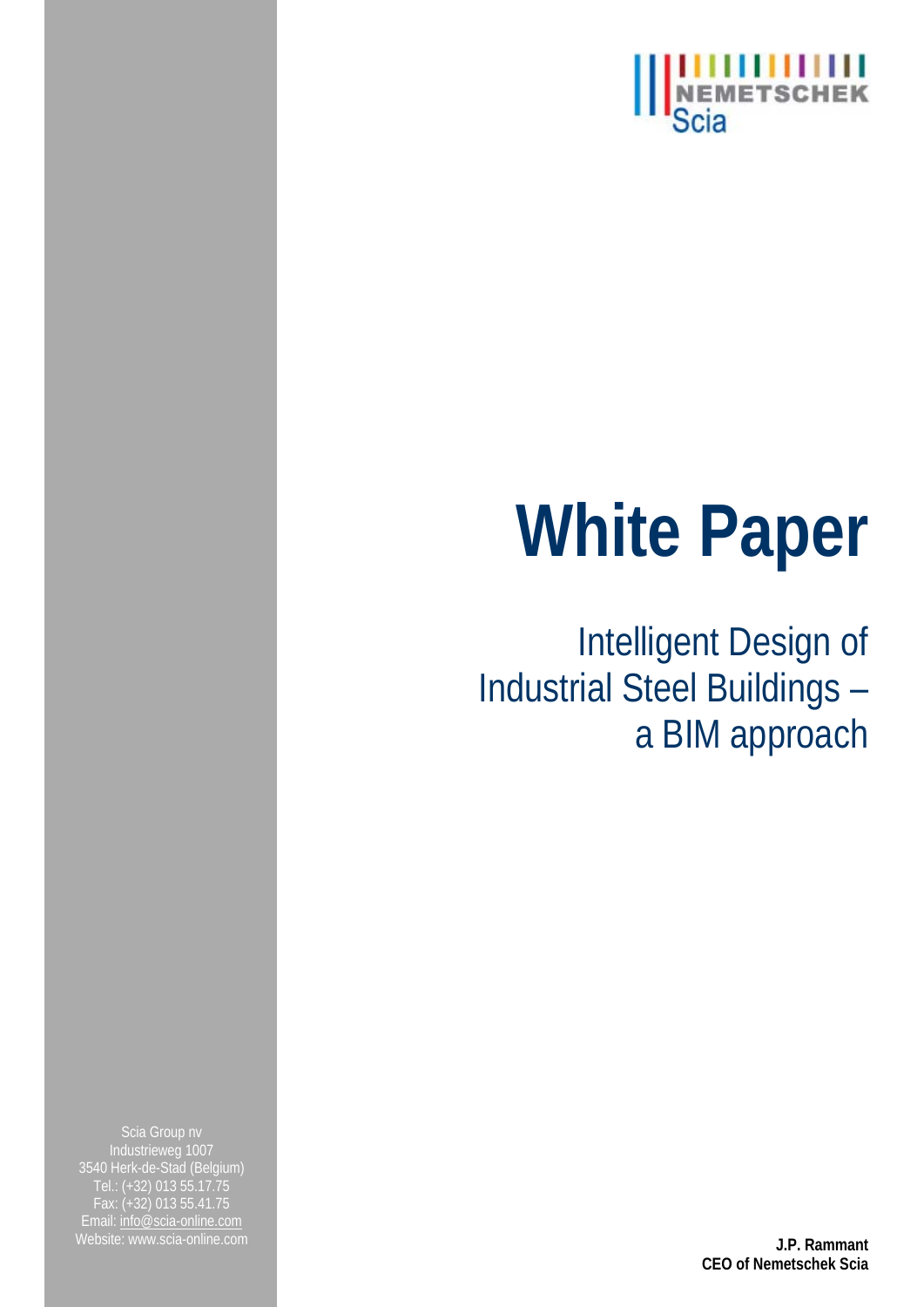ABSTRACT: **BIM** or **Building Information Modelling is the evolutionary process of representing one central model within multiple disciplines**. BIM creates and maintains in realtime multidimensional, datarich "views" through a project lifecycle to support communication (sharing of data), collaboration (acting on shared data), simulation (using shared data for prediction), optimization (using feedback on shared data to improve the design), documentation and delivery [Ref.1]. This BIM support is currently being implemented in most major design software packages for architecture and engineering. This paper focuses on BIM for Industrial Buildings.

## **Pre-Engineered Metal Building Systems**

The majority of industrial buildings are made out of steel, yet in some countries precast concrete is adopted or even a mixed form of steel and concrete building parts. This paper concentrates on industrial steel buildings, with a focus on pre-engineered metal buildings (PEB). The metal building industry dates back to the early 1900s with the production of small buildings for use of garages, tools sheds and shelters for men and equipment. Later it moved on to build warehouses, aircraft hangars and utilitarian storage buildings. In the 1960's the metal building industry developed further with the boom in agricultural and industrial buildings, leisure in-door halls (tennis), car sales outlets and shopping centers. To reduce the costs, the manufacturers adopted the "pre-engineering" concept, where they choose to design, detail and fabricate a defined group of standard buildings of set widths, heights and loadings. The majority of pre-engineered buildings are chosen from a specific combination, offered by the manufacturer, by varying the span, height, bay size, loading systems and foundations with limited set of choices. From a catalogue of standard parts, the manufacturer quickly interpolates inbetween existing designs to work out a new proposal. By this, metal building systems have evolved through the years into assemblages of structural elements that work together as an efficient structural system. While there are many variations on the theme, the basic elements of the metal building system are constant: primary rigid frames, secondary members (wall girts and roof purlins), cladding and bracing. All major metal building system manufacturers utilize computer tools to custom design a building system and all building components, based on the customer's specifications. Adhering to the local and national building codes, each metal building system is engineered to the required dimensions and designed to meet the loading conditions with the material specified. [Ref.2] There are several software solutions on the market (both commercial and inhouse developed) which generate, in batch mode, the full design and detailing. Today's metal building systems also look much different than their predecessors. Metal buildings are extremely versatile, and can incorporate many different architectural finishes to provide the look required for applications such as churches, schools, shopping centers, office buildings and more. Today clients request a much more customized building, without a real standard. The spans, frame height, bay size as well as all other dimensions do not accept prescribed choices any more. The building geometry proves of architectural freedom to reflect modernism and status of the building owner. Nevertheless the building components of metal buildings still refer to the real "pre-engineering" past: rigid frames made of high yield tapered steel members, bolted or welded steel connections, cold formed purlins and girts, various types of roof and wall panels, bracing systems… [Ref.2].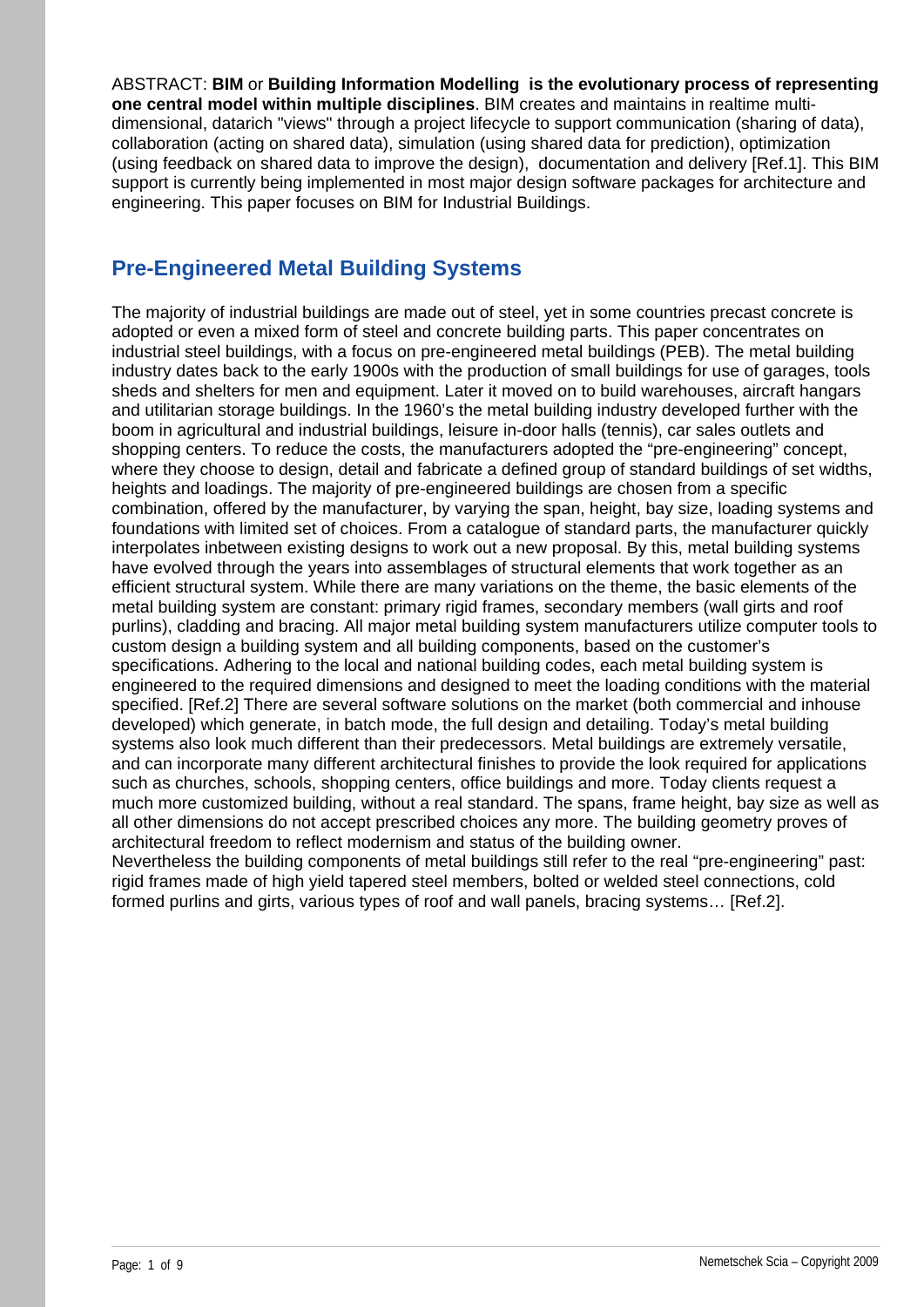# **The Integrated Engineering Design Process**

A PEB is made out of a primary and a secondary structure; the primary structure consists of standard primary steel frames and secondary members purlins, girts, wind bracings and foundations (Figure 1). The secondary model consists of end and side walls, cladding, roof system, canopies, cranes, mezzanines, a.o. The weight of the primary structure is defining a main percentage of the building cost.



#### Figure 1. Pre-Engineered Building

The current practice is to use tapered members of built-up steel sections with a varying section height and varying thicknesses of web and flanges (Figure 2). With this technique building spans of over 90 meter have been realized.









Also the purlins are standardized, usually C, Z or Sigma cold-formed sections which can be strengthened with struts (pipes or tubes) (Figure 3). In addition the cold formed purlins can be replaced by joist for larger spans.

The optimization of the many design variables has always been a challenging engineering task. In the past PEB companies tend to calculate thousands of variants of standard building systems, and generate tables to be used by interpolation for new buildings. This gives nor flexibility nor sufficient precision. And in addition, an economical design is not secured.

Recent progress in engineering design methodology has introduced mathematical programming and heuristic algorithms which are extremely fast and efficient in finding a minimum weight solution, starting from or without an initial design, with respect to the practical constraints (maximum beam lengths, available stock, code checks as steel, fire or cold formed design for EC-EN or NAS). An example of the consecutive steps of the optimization is illustrated for one frame (Figure 4).



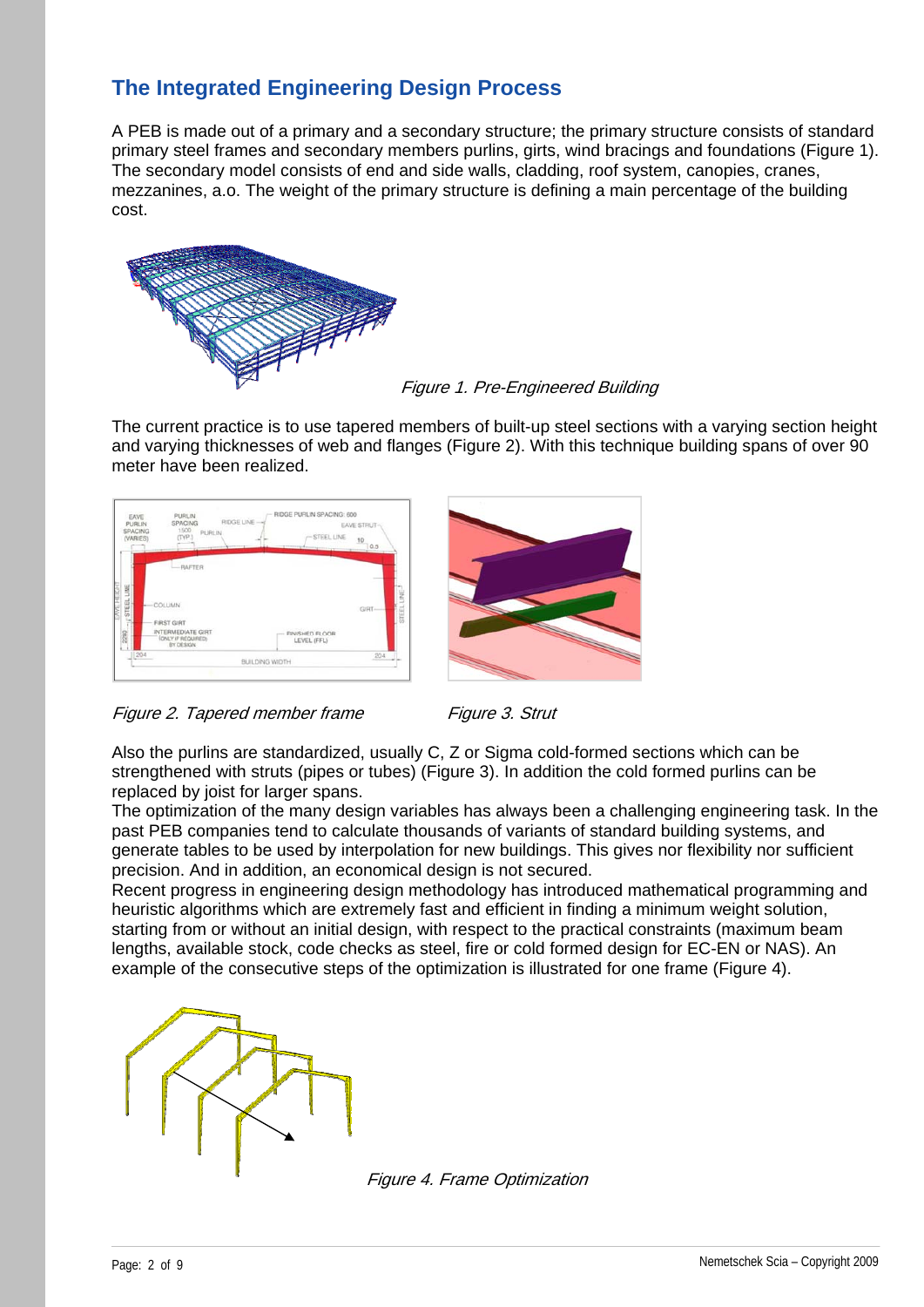The industrialization of PEB is parallel to mass production; however, each project is different from another and requires an individual price estimation by dimensions, utilization and customer choices. The process of price calculation, based on an automated engineering design, illustrates the BIM technology approach. The structural model joins together the technical information (engineering details) as well as commercial or economical information (the cost of elements) in one integrated solution. The user interface of an integrated software solution is adaptable to the user competence level. Trained sales engineers and/or PEB builders/dealers will simply apply engineered companyprepared templates that generate the model including loading, support conditions, etc. With this black box approach the designer still succeeds, from the pre-sales status, in generating an optimized structure, out of which a price proposal is generated.

It is obvious that also the secondary model needs to be defined to have a complete final picture of a project. In several cases the secondary structure will have an important impact on the primary structure, for example the position of bracings could be limited by door and window openings, the purlin and girt design could be influenced by the type of sheeting and so on.

It means that the underlying software system needs full modelling capabilities, to visualize the entire project and to generate a correct bill of material including the accessories (Figure 5).



#### Figure 5. PEB with accessories

This bill of material is the basis for the price estimation. Each PEB company has specific rules to estimate out of the geometry the real costs of materials, production, erection, transportation, etc. The BIM solution covers the full proposal documentation (contract proposal, engineering design, arrangement drawings, details, material lists, and cost details). A direct link to CRM and ERP systems enables to integrate the offering process in the company's operational organization. Upon receipt of the order, the already prepared pre-design data from above are used to refine the design using the same tools yet with more engineering design freedom and handled by expert structural engineers. After the engineering refinement, the final design data is sent to the fabrication software using standard exchange formats such as Stepsteel or the latest IFC (Industry Foundation Classes) through which the structural object information is shared with product planning software. Fabrication methods are added to the geometrical data to prepare the manufacturing processes of cutting, drilling, welding, etc. of the building parts.

#### **Parametric Structural BIM**

In contrast with the currently used batch automation at PEB companies, a novel technology is presented. Parametric 3D modelling , as applied in most mechanical CAD systems, has been implemented in the Scia Engineer CAE platform. The implementation is such that users are able to specify themselves the parameters of the so called In-Blocks (Intelligent object Blocks) in interactive operational mode. All structural members have a property table (with attributes the user may parameterize), a function (e.g. structural) and a graphical representation. In addition all these objects are accessible from outside (via XML).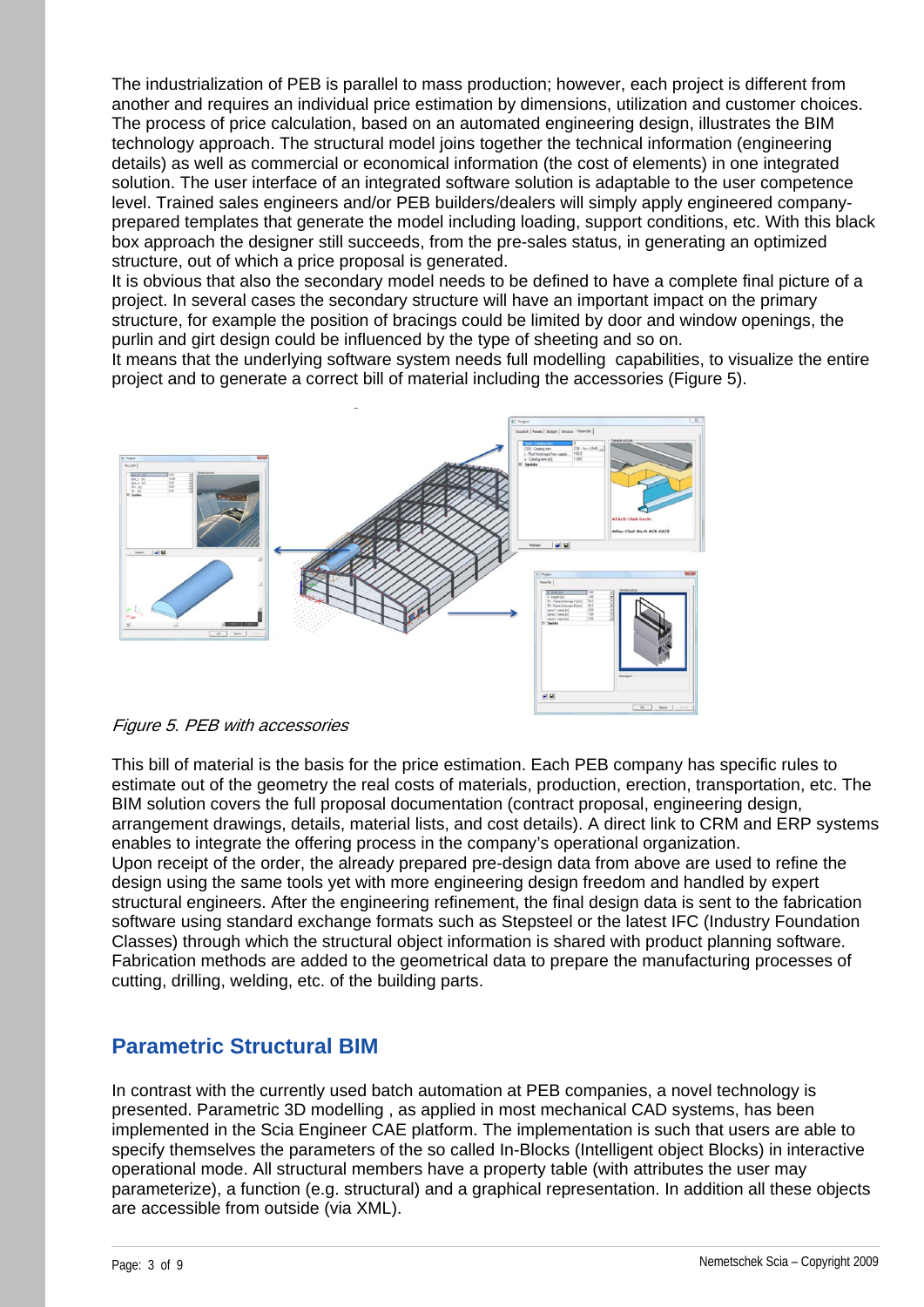The innovation is such that In-Blocks have parametrical intelligence: the internal intelligence allows adopting simplifications, to follow code assumptions or to mix levels of finite elements (1D, 2D). An In-Block is equipped with all information for making of specific checks; it provides the specific data for the bill of material or for drawings. In-Blocks can be nested or chained, properties being linked to the ones belonging to In-Blocks of a higher hierarchy through a 'member composer'. Finally by creating templates an administration user gets access to the In-Blocks and can generate or allow generation of models as part of a full structure.

The enduser only has to specify the parameters preset by the application; as an example a full frame is generated in Figure 6.



Figure 6. In-Block frame generation

To place an In-Block into a structure, insertion points are used. Insertion points are set in properties or defined graphically by mouse. Each position of a member in the structure is named a 'member instance'.

An In-Block is used in a project more than once – each member definition has more member instances. When editing one, all In-Blocks in the structure are changed. The In-Blocks can be inserted in a matrix with steps, repeated in one or more directions or be positioned more sophisticated along for example curved lines. Different input functionalities can be applied depending on the specific modelling concept at hand.

Another application of In-Blocks concerns connections. A connection object manages basic features, such as the 1D-members which are connected, the collision of those members, the generation of natural inserting points... Each connection is composed of any number of items as plates, stiffeners, ribs, bolts, etc. Each part may be an In-Block. Figure 7 shows a connection of a rafter and purlin. The red part is the nested template, which derived its properties from the Z shape parameters (inverse parameters) and reacts on changes of the cross-section dimensions.



Figure 7. Nested template for purlin-rafter connection

As a general modelling technology is incorporated, there are no practical restrictions for generating any type of industrial building, giving full freedom to the user. It is obvious that two types of users are in view: the 'Super-User' or Administrator, able to configure the application (by setting-up of parametric In-Blocks and templates), and the 'End-User' who fills in the templates.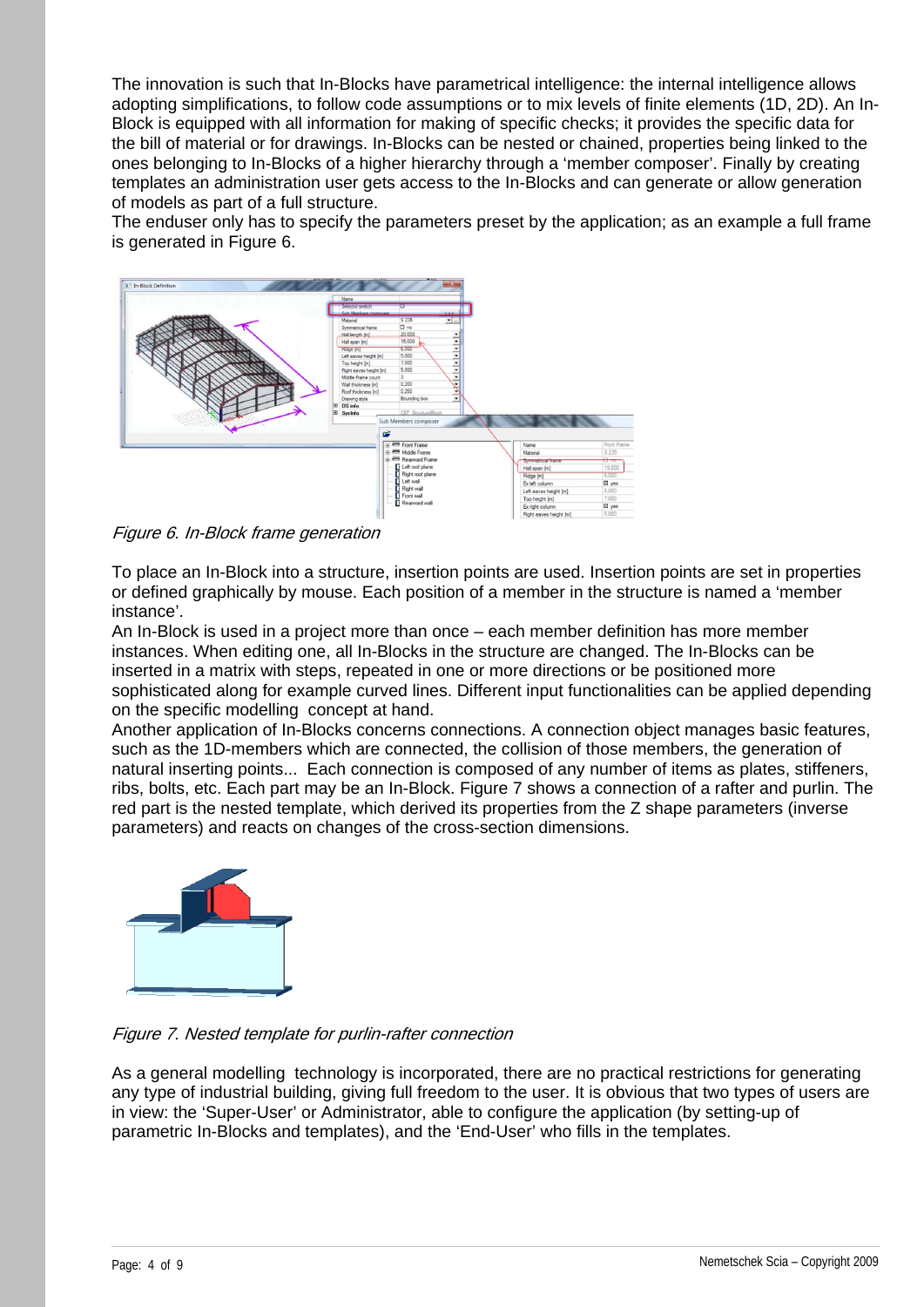### **Geometry and Loadings**

Every PEB manufacturer has defined his standards of primary and secondary structure, including the building parts, the materials, and the construction methods. To automate the generation of 3D building geometry, these standards must be added to the modelling software, using the In-Blocks, libraries and templates. Typical examples for a main portal frame definition and a typical door installation are given in Figure 8. The same applies for the loading, be it dead load / live load / wind load / snow load / .... The availability in the standard generic CAE software of generators facilitates the automation for PEB structures. More geometrical issues are addressed by the software: roof and wall openings, wind bracings, crane runway positions, canopies, etc.



Figure 8. Portal frame definition and door installation

## **Analysis and Design**

An important aspect of a PEB structure is the optimization of the structural members, mainly the steel frames, purlins, girts, wind braces and foundations. Scia has implemented several methodologies, the simplest being the variation of parameters and performing consecutive calculations.

The most advanced concerns a gradient mathematical optimization algorithm [Ref.4]. Since frames in PEB's are made of tapered members, a general approach is applied as follows:

- A frame consists of beams, composed of N parts (prismatic or with variable height).
- Each part ends in a Xi position. Some of the Xi positions can be fixed, some of them can be moved.
- At each Xi position is a height Hi. Here also some of the Hi heights can be fixed.
- The cross-section is an I-section, either symmetrical or nonsymmetrical.
- The thickness of the web is designed separately.
- Each flange has dimensions bi, ti, both are constant along one part. In some cases there can be a condition  $bi = bi-1$ . (Figure 9).



Figure 9. Parametric tapered member model

The gradient method is applied with initial parameters (cross sectional characteristics, materials, member data, buckling data, loads, …), the optimization concerns the length and height of the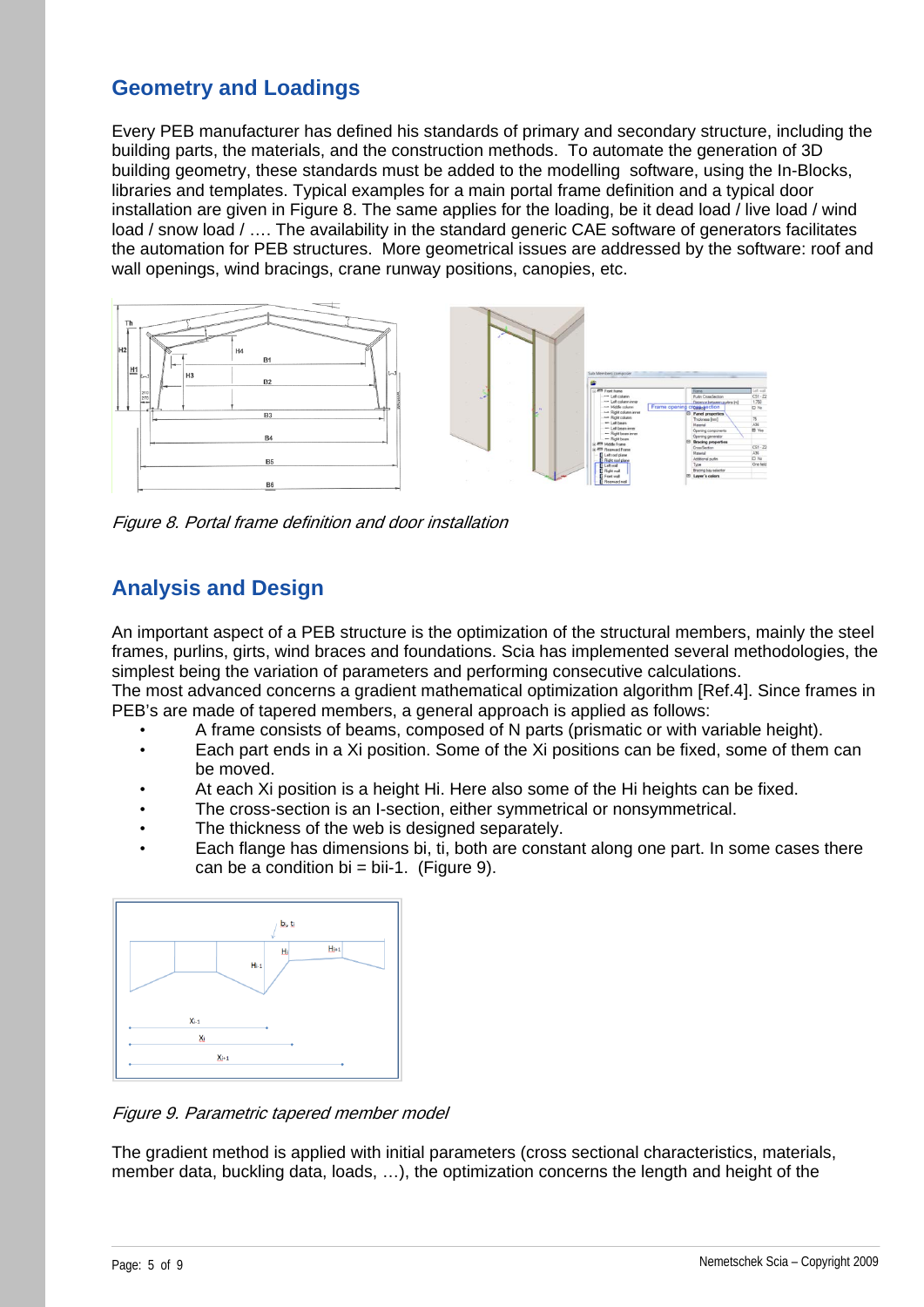haunches, taking into account constraints of all variables (e.g. allowable stresses, maximum deformations). The initial heights are based on simple formulae.

The internal forces are calculated and standard code checking formulae are applied. Then the optimization algorithm starts by adapting the variables, recalculating the structural internal forces and the stress checks till convergence with respect to the goal (possibly the weight) is obtained. In Figure 10 a simple example illustrates the search of the optimal b (width) and h (height) of a clamped cantilever beam (with rectangular section bxh) under a point load at the end.



Figure 10. Gradient method illustration

The design follows prescribed codes for checking the members; the unity checks (combining normal forces, shear forces, bending moments, buckling factors, etc) have been implemented for a variety of codes, which includes IBC (AISC, ASCE, AISI) and the Eurocodes. The code checking is applied for all structural members, foundations, frame members, purlins, wind braces, etc. Depending on the construction method the design rules will deliver an optimal solution.

#### **Document, Drawing and Detail Generation**

The more automation is implemented, the more clarifications are required in the documentation of the design. Engineering and calculation reports, code checking proofs, arrangement drawings, structural details … are generated during the design process, either in batch mode or in interactive user driven mode. Samples are displayed in Figure 11-12. For a lively report, full use is made of the 3D PDF (acrobat) representation functions.



Figure 11. Connection detailing The Register of Figure 12. Overview drawings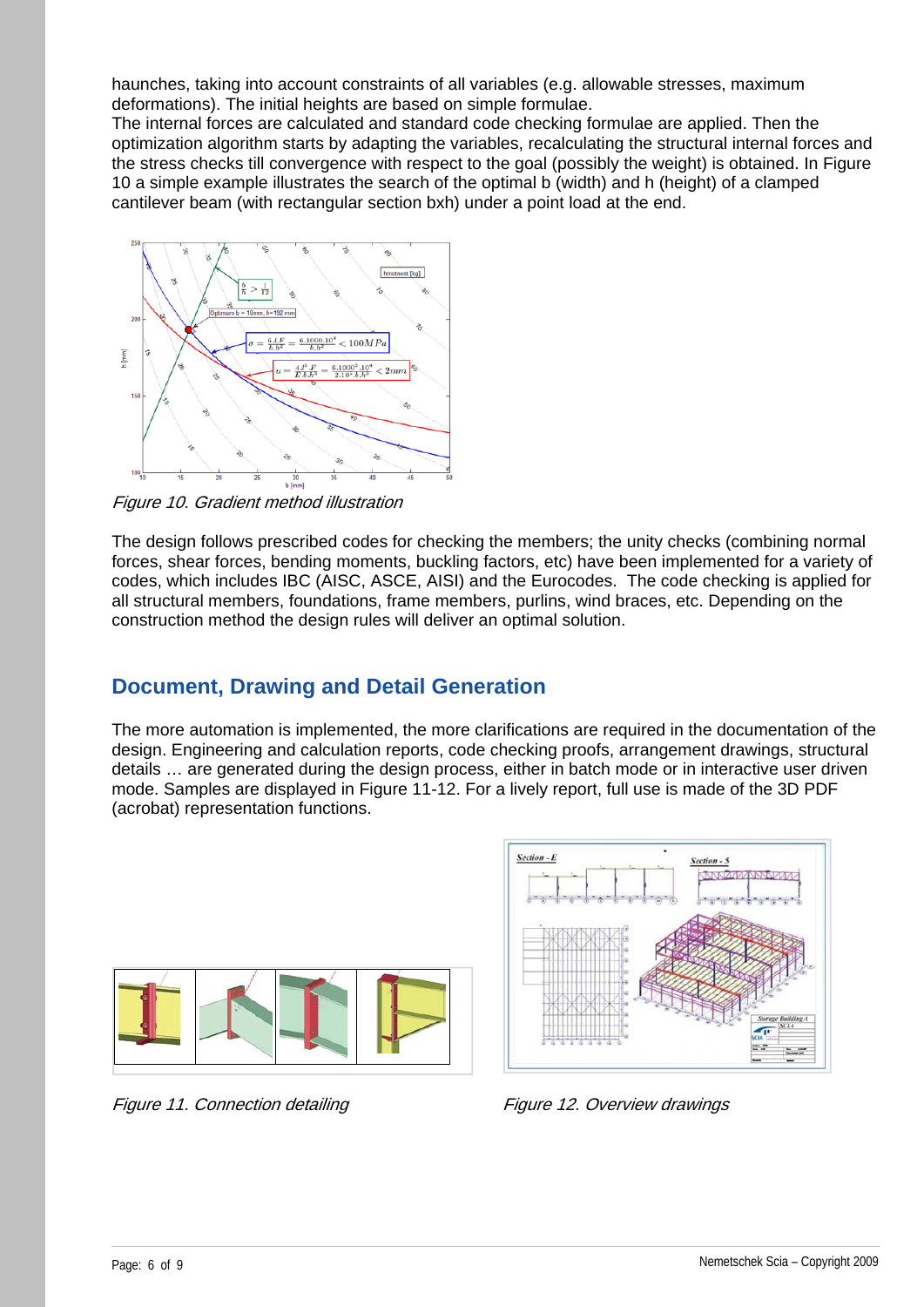## **SQL Server Implementation Of The BIM Model Via Ifc (Building Information Model)**

How important the engineering design may be, finally a project must be agreed, sold, fabricated, erected and delivered. PEB companies are highly competitive; much of their value is situated in the quality of their product and services, in which the speed of design and execution are absolute decisive factors. Part of the value – however – is the pricing, which is related to the companies' industrialization level. A distinguishing factor between companies is their capability of quickly generating an exact price of a project. To support the sales quotation process, Scia has implemented an innovative methodology, using the 3D intelligent building information of the 3D model. To enable the use of the building component properties in a structured way, a direct link was realized between the engineering software and a relational SQL database, using the IFC technology. IFC (Industry Foundation Classes) is an ISO standard for exchanging digital model information in the AEC industry [Ref.7]. Having an IFC level 2x3 certification for data exchange of the structural model, the object information from Scia Engineer is exported to a relational database (an IFC server concept). By this approach, the model data become manageable for alphanumeric handling. One application is the price quotation where the model data is extended with up-to-date material pricing, the latest surface treatment costs, and company-related fabrication cost estimates, transportation and erection costs. Again company specific rules are implemented in the price calculation method. By using a standard IFC format more extra benefits are obtained: integration with other software accessing IFC model data (e.g. architectural software, visualization software…), extending the information towards production management, material handling and overall management topics. More benefits of this approach will come.

#### **Summary**

This paper focused on the application of BIM (Building Information Modelling ) for Industrial Metal Building Systems. The different steps of the integrated engineering and design process are summarized on the following diagram (Figure 13).



Figure 13. Integrated engineering and design process